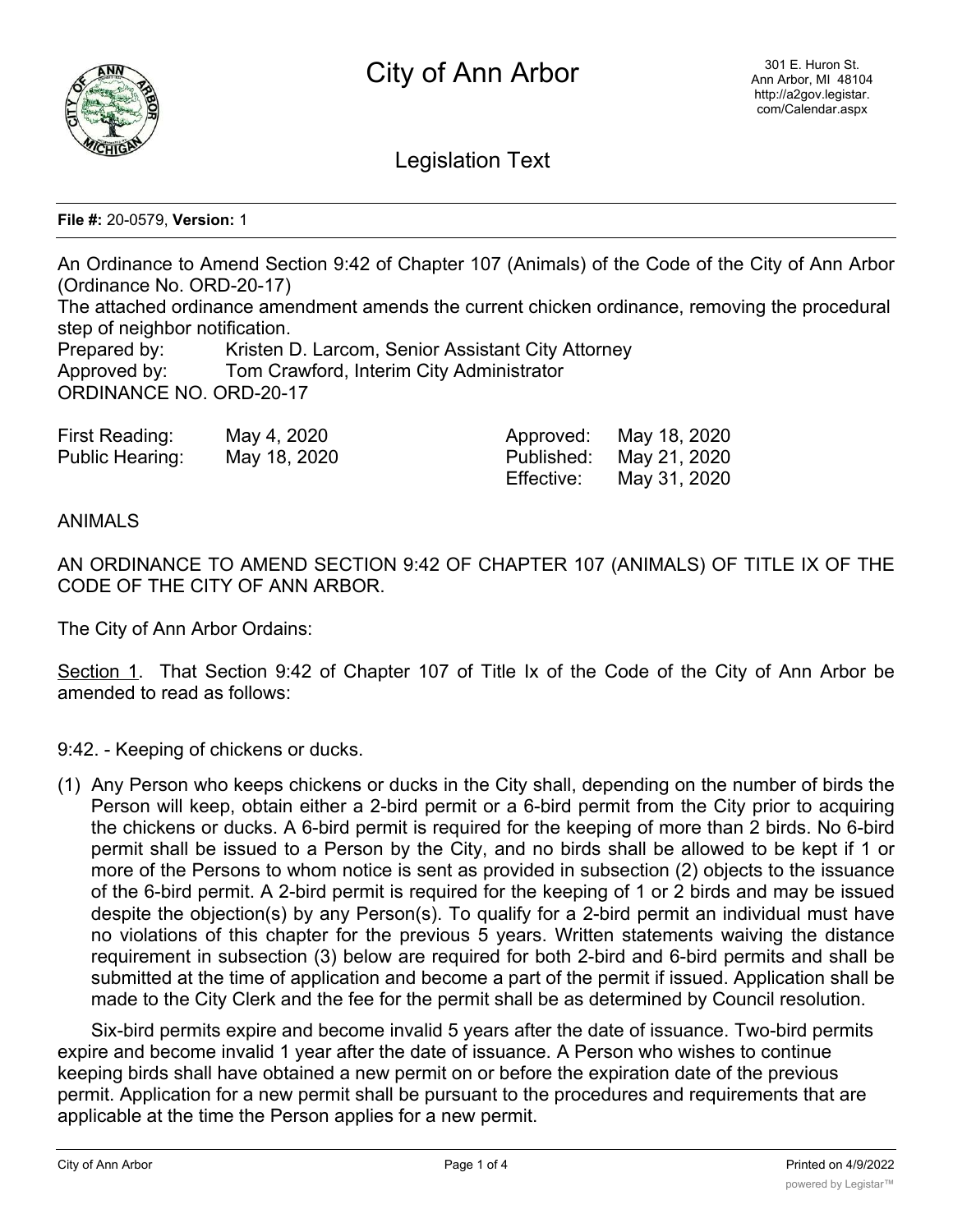Only as used in this section, the term "bird" means only chickens or ducks or a combination of both.

- (2) Once a completed application form for a 6-bird permit and application fee have been submitted to the City Clerk, the City Clerk shall, within 10 business days, send written notice of the application for a 6-bird permit to all owners of Adjacent Property as shown in the City Assessor's records.
	- (a) For purposes of this section, "Adjacent Property" means all parcels of property that the applicant's property comes into contact with at 1 or more points, except for parcels that are legally adjacent to but are in fact separated from the applicant's property by a Street or private street.
	- (b) The written notice described in this subsection shall be sent to the address(es) of all owner(s) of Adjacent Property, and also to the physical property address of an Adjacent Property, if the address of the owner of an Adjacent Property is different from the physical property address.
	- (c) If the applicant for the 6-bird permit is not the owner of the property on which the applicant wants to keep birds, the applicant must also provide the written consent of the owner of the property. Without such written consent, the application for the 6-bird permit may not be granted.
	- (d) The application for the 6-bird permit may not be granted if, within 21 days from the mailing of the written notice of the application, the City Clerk receives any objection to the issuance of a 6-bird permit from any owner or tenant of any Adjacent Property.
	- (e) A 6-bird permit shall be issued to the applicant if the City Clerk receives no objections to the issuance of a 6-bird permit from any owner or tenant of any Adjacent Property within 21 days from the mailing of the written notice of the application and all other requirements are met.
- $(3)(2)$  Notwithstanding the issuance of a permit by the City, private restrictions on the use of property shall remain enforceable and take precedence over a permit. Private restrictions include but are not limited to deed restrictions, condominium master deed restrictions, neighborhood association by-laws, and covenant deeds. A permit issued to a Person whose property is subject to private restrictions that prohibit the keeping of birds is void. The interpretation and enforcement of the private restriction is the sole responsibility of the private parties involved.
- $(4)(3)$  A Person who keeps or houses birds on a property shall comply with all of the following requirements:
	- (a) Have been issued the permit required under subsection (1) of this section.
	- (b) Keep no more than 6 birds if the Person has been issued a 6-bird permit and keep no more than 2 birds if the Person has been issued a 2-bird permit.
	- (c) The principal use of the Person's property is for a single-family dwelling, 2-family dwelling, or a primary or secondary school.
	- (d) No Person shall keep any rooster (male chicken). Both drakes (male ducks) and hen ducks (female ducks) may be kept.
	- (e) No Person shall slaughter any chickens or ducks.
	- (f) The birds shall be provided with a covered enclosure and must be kept in the covered enclosure or a fenced enclosure at all times, except as otherwise provided in this section.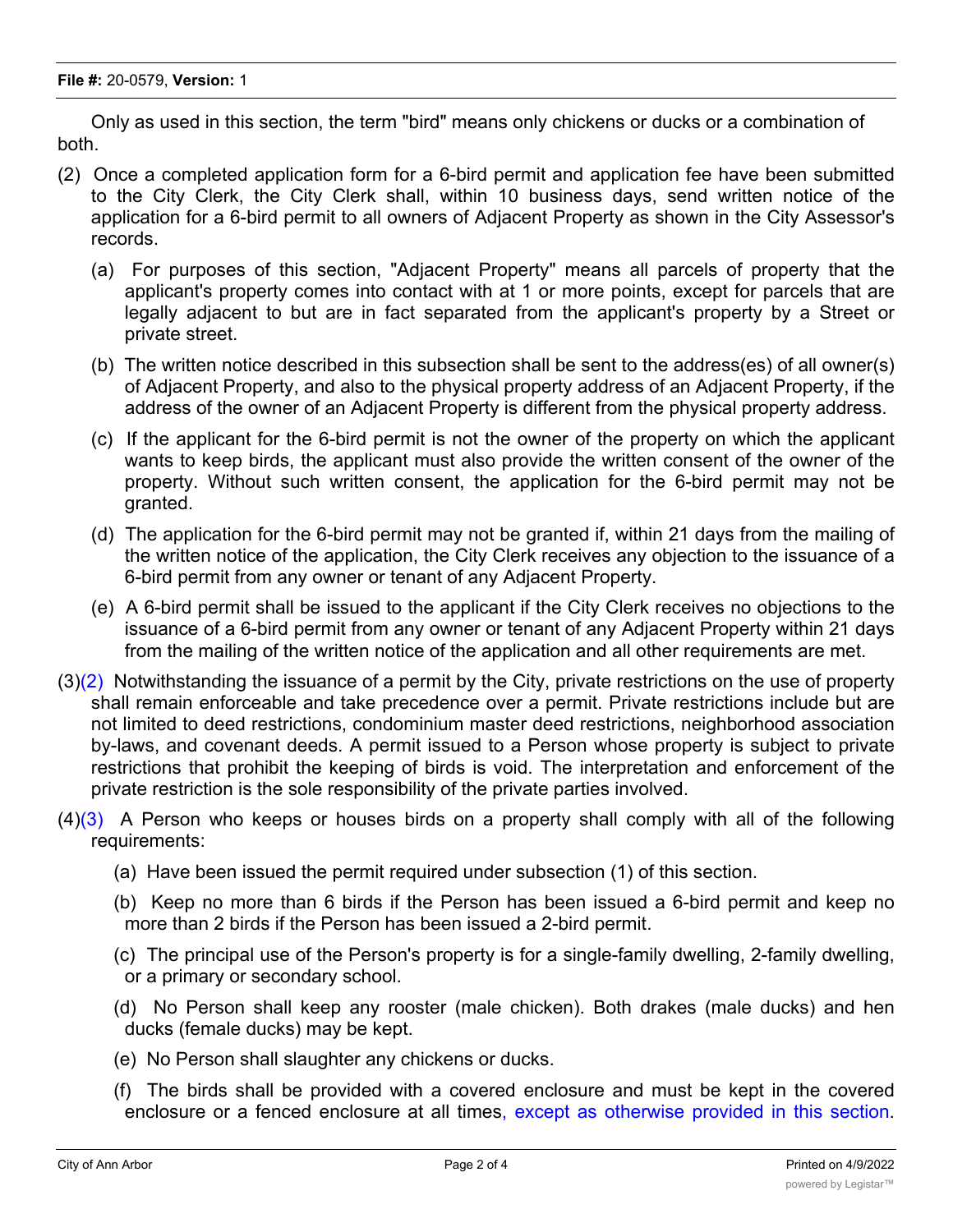Fenced enclosures are subject to all provisions of Chapter 55 (Unified Development Code).

- (g) A Person shall not keep birds in any location on the property other than in the Backyard Rear Yard, as defined in Chapter 55, except as otherwise provided in this section. For purposes of this section, "Backyard" means rear yard as defined under Chapter 55 of this Code. For properties where the principal use is a primary or secondary school, a Person shall not keep birds in that property's front required setback area as defined under Chapter 55 of this Code.
- (h) Notwithstanding other requirements of this section, the birds may be kept outside of the covered enclosure or fenced enclosure subject to the requirements they may only be in the Rear Yard or Side Yard, as defined in Chapter 55, and a Person shall be present with the birds in the same location.
- $(h)(i)$  No covered enclosure or fenced enclosure shall be located closer than 10 feet to any property line of an Adjacent Property.

 $(i)$  All enclosures for the keeping of birds shall be so constructed or repaired as to prevent rats, mice, or other rodents from being harbored underneath, within, or within the walls of the enclosure. A covered enclosure or fenced enclosure shall not be located closer than 40 feet to any residential structure on an Adjacent Property provided, however, this requirement can be waived as follows:

(i) If the principal use of applicant's property is for a single-family dwelling, or a primary or secondary school, to obtain such a waiver the applicant shall present at the time of applying for a permit the written statements of all owners of Adjacent Property that there is no objection to the issuance of the permit.

(ii) If the principal use of the applicant's property is for a 2-family dwelling, to obtain such a waiver the applicant shall present at the time of applying for a permit the written statements of all Adjacent Property and of the occupants of the other dwelling stating that there is no objection to the issuance of the permit.

- $(i)(k)$  All enclosures for the keeping of birds shall be so constructed or repaired as to prevent rats, mice, or other rodents from being harbored underneath, within, or within the walls of the enclosure.
- $(k)(l)$  All feed and other items associated with the keeping of birds that are likely to attract or to become infested with or infected by rats, mice, or other rodents shall be protected so as to prevent rats, mice, or other rodents from gaining access to or coming into contact with them.
- $(l)(m)$  If the above requirements are not complied with, the City may revoke any permit granted under this section and/or initiate prosecution for a civil infraction violation.

For purposes of this section, "Adjacent Property" means all parcels of property that the applicant's property comes into contact with at 1 or more points, except for parcels that are legally adjacent to but are in fact separated from the applicant's property by a Street or private street.